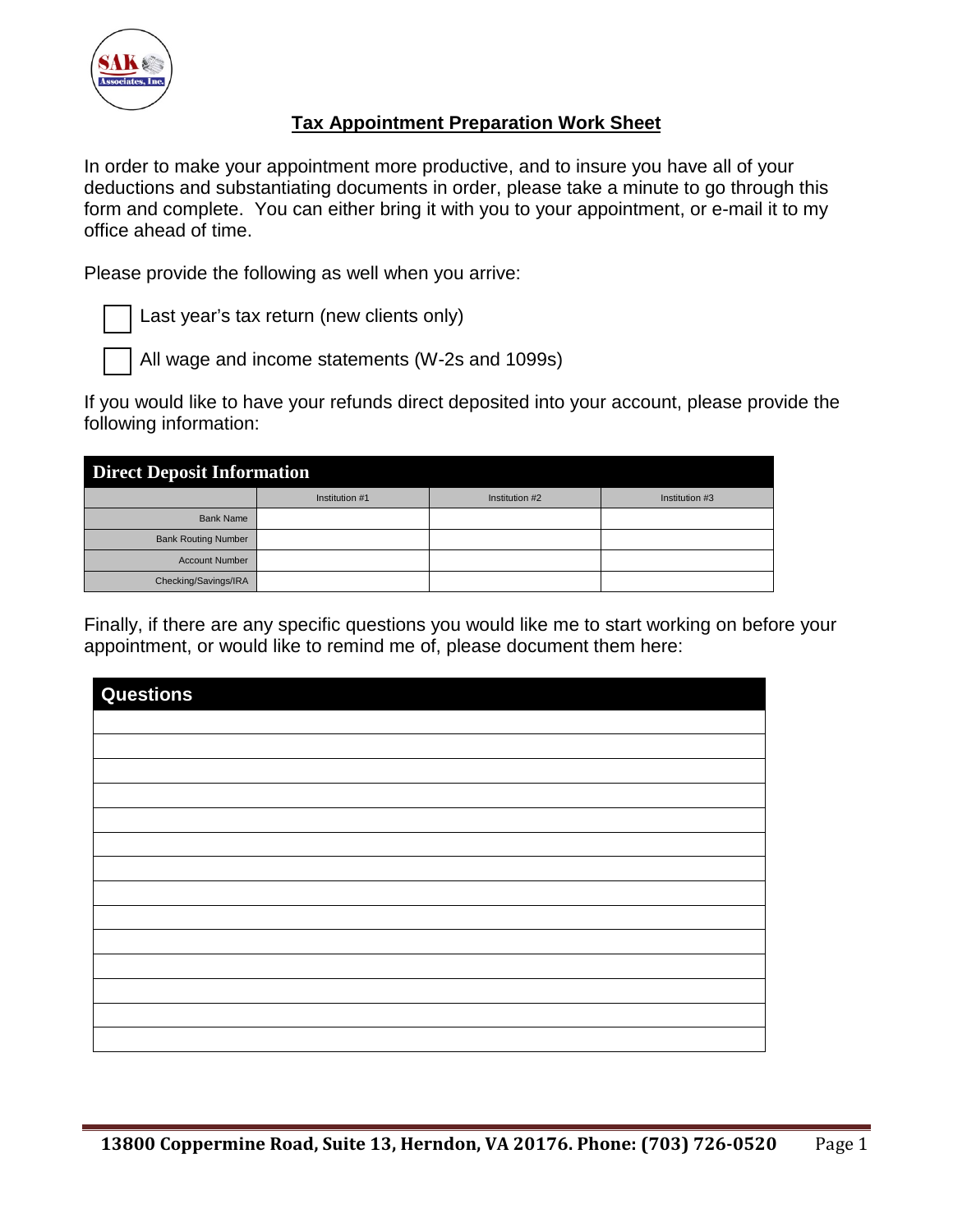

| <b>Taxpayer Information</b> |                   |                   |                   |  |  |  |
|-----------------------------|-------------------|-------------------|-------------------|--|--|--|
|                             | <b>Name</b>       | Soc. Sec. #       | <b>Birth Date</b> |  |  |  |
| You                         |                   |                   |                   |  |  |  |
| <b>Spouse</b>               |                   |                   |                   |  |  |  |
|                             | <b>Occupation</b> | <b>Home Phone</b> | <b>Work Phone</b> |  |  |  |
| You                         |                   |                   |                   |  |  |  |
| <b>Spouse</b>               |                   |                   |                   |  |  |  |

**SAK Associates**. In

| <b>Address and Status</b> |                                               |                      |  |                  |  |  |  |
|---------------------------|-----------------------------------------------|----------------------|--|------------------|--|--|--|
| St. Addr.                 |                                               |                      |  |                  |  |  |  |
| City                      |                                               | <b>State</b>         |  | Zip              |  |  |  |
| Email                     |                                               |                      |  |                  |  |  |  |
|                           | <b>Status Changes This Year - Enter Dates</b> |                      |  |                  |  |  |  |
| <b>Married</b>            |                                               | Spouse Dec'd         |  | <b>Sold Home</b> |  |  |  |
| <b>Separate</b>           |                                               | Dep. Dec'd           |  | <b>Sold Prop</b> |  |  |  |
| <b>Divorced</b>           |                                               | <b>Moved</b>         |  |                  |  |  |  |
| <b>Legally Blind?</b>     |                                               | $\Box$ You<br>Spouse |  |                  |  |  |  |

| <b>Estimated Taxes Paid</b><br>available |             | Please provide canceled checks if |         |              |
|------------------------------------------|-------------|-----------------------------------|---------|--------------|
|                                          | Date Due    | <b>Date Paid</b>                  | Federal | <b>State</b> |
| Applied from prior year's refund         |             |                                   |         |              |
| <b>First Quarter</b>                     | April       |                                   |         |              |
| <b>Second Quarter</b>                    | June        |                                   |         |              |
| <b>Third Quarter</b>                     | <b>Sept</b> |                                   |         |              |
| <b>Fourth Quarter</b>                    | THIS Jan    |                                   |         |              |

|                             | <b>Special Information</b>                                                                                                        |                                               |        |                     |     |  |                        |
|-----------------------------|-----------------------------------------------------------------------------------------------------------------------------------|-----------------------------------------------|--------|---------------------|-----|--|------------------------|
|                             |                                                                                                                                   | ** Must report even if not taxable            |        |                     | You |  | <b>Spouse</b>          |
|                             | <b>Employer Pension Plan</b>                                                                                                      |                                               |        |                     |     |  |                        |
|                             | <b>Contributions</b>                                                                                                              |                                               |        |                     |     |  |                        |
|                             | Withdrawals                                                                                                                       |                                               |        |                     |     |  |                        |
| Rollovers**                 |                                                                                                                                   |                                               |        |                     |     |  |                        |
|                             |                                                                                                                                   |                                               |        |                     |     |  |                        |
| <b>State Tax Refund</b>     |                                                                                                                                   |                                               |        |                     |     |  |                        |
|                             |                                                                                                                                   | <b>Social Security or Railroad Retirement</b> |        |                     |     |  |                        |
|                             |                                                                                                                                   | Alimony Received - matched with payer         |        |                     |     |  |                        |
| <b>Tips Received</b>        |                                                                                                                                   |                                               |        |                     |     |  |                        |
|                             | <b>Unemployment Received</b>                                                                                                      |                                               |        |                     |     |  |                        |
| Other:                      |                                                                                                                                   |                                               |        |                     |     |  |                        |
|                             |                                                                                                                                   | Alimony Paid (provide info below)             |        |                     |     |  |                        |
| Paid To:                    |                                                                                                                                   |                                               |        | $SS#$ :             |     |  |                        |
|                             |                                                                                                                                   | Salaries, Pensions, and Misc Income           |        |                     |     |  | Provide W-2s and 1099s |
|                             | <b>Partnership &amp; Trust Income</b>                                                                                             |                                               |        | Provide K-1s        |     |  |                        |
| Gambling<br><b>Winnings</b> |                                                                                                                                   |                                               |        | Student Loan Int.   |     |  |                        |
| <b>Coverdell Contrib.</b>   |                                                                                                                                   |                                               | Acct.? | <b>Foreign Bank</b> |     |  |                        |
|                             | If you have been denied income credit by the IRS<br>Yes<br><b>No</b><br>If so, have you been re-certified?                        |                                               |        |                     |     |  |                        |
|                             | If you bought, sold, or gifted real estate last year.<br>If so, please call in advance to discuss what documents are<br>required. |                                               |        |                     |     |  |                        |
|                             | If you incurred any adoption expenses this year.<br>If so, enter amount                                                           |                                               |        |                     |     |  |                        |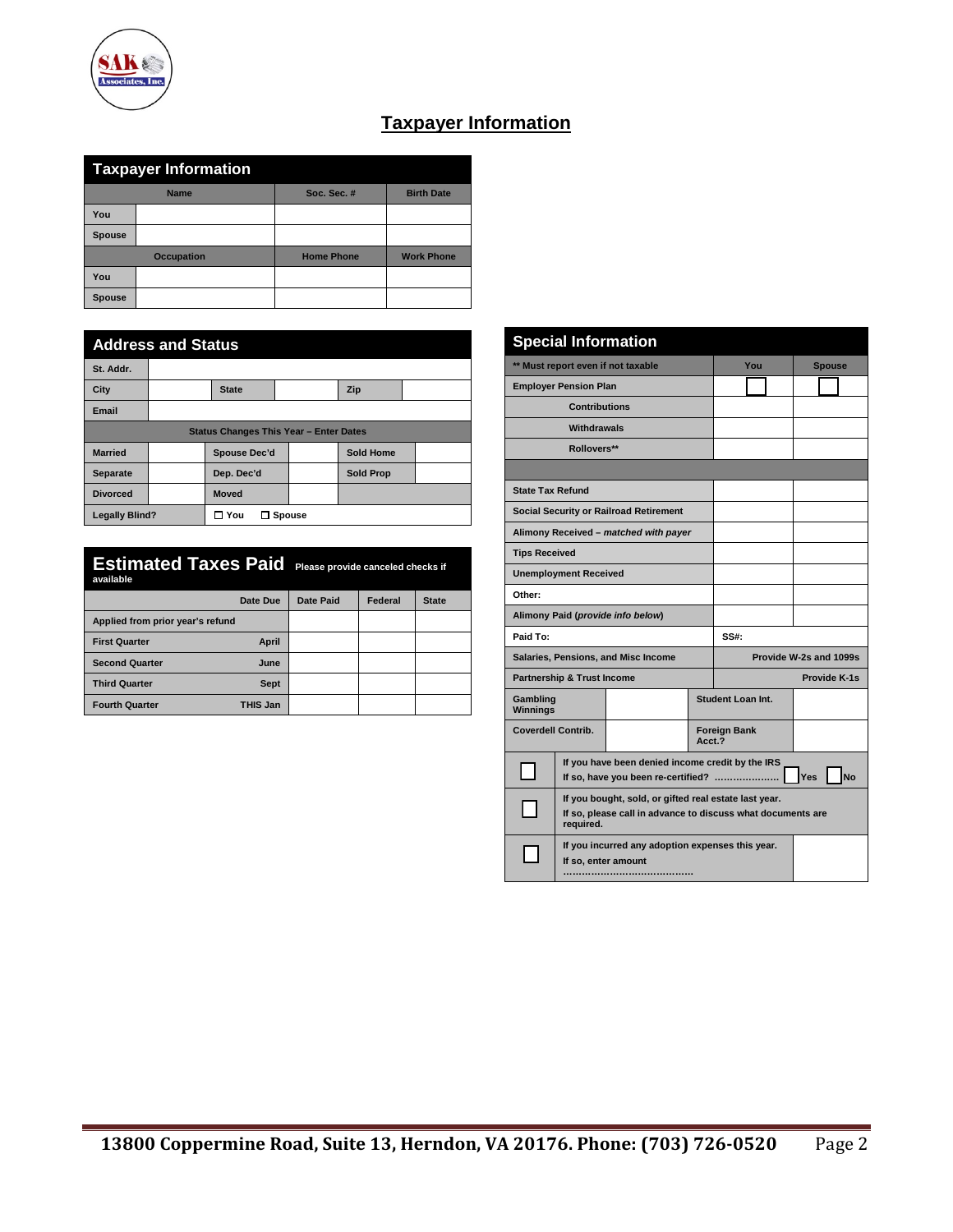

| <b>Dependents</b> (SSNs are Mandatory) |  |              |         |               |                                   |  |
|----------------------------------------|--|--------------|---------|---------------|-----------------------------------|--|
| <b>Name</b>                            |  | Rel.         |         |               | <b>New</b>                        |  |
| <b>SSN</b>                             |  | Mos. In Home |         |               |                                   |  |
| <b>Birthdate</b>                       |  | If over 18   | Income: |               | <b>Student</b><br><b>Disabled</b> |  |
| Name                                   |  | Rel.         |         | $\Box$ New    |                                   |  |
| <b>SSN</b>                             |  | Mos. In Home |         |               |                                   |  |
| <b>Birthdate</b>                       |  | If over 18   | Income: |               | <b>Student</b><br><b>Disabled</b> |  |
| Name                                   |  | Rel.         |         | $\Box$ New    |                                   |  |
| <b>SSN</b>                             |  | Mos. In Home |         |               |                                   |  |
| <b>Birthdate</b>                       |  | If over 18   | Income: |               | <b>Student</b><br><b>Disabled</b> |  |
| <b>Name</b>                            |  | Rel.         |         | $\square$ New |                                   |  |
| <b>SSN</b>                             |  | Mos. In Home |         |               |                                   |  |
|                                        |  |              |         |               |                                   |  |
| <b>Birthdate</b>                       |  | If over 18   | Income: |               | <b>Student</b><br><b>Disabled</b> |  |
| <b>Name</b>                            |  | Rel.         |         | $\square$ New |                                   |  |
| <b>SSN</b>                             |  | Mos. In Home |         |               |                                   |  |
| <b>Birthdate</b>                       |  | If over 18   | Income: |               | <b>Student</b><br><b>Disabled</b> |  |
| <b>Name</b>                            |  | Rel.         |         | $\square$ New |                                   |  |
| <b>SSN</b>                             |  | Mos. In Home |         |               |                                   |  |
| <b>Birthdate</b>                       |  | If over 18   | Income: |               | <b>Student</b><br><b>Disabled</b> |  |

# **Dependent Information and Credits**

## **Child or Dependent Care Expenses**

Care must enable you to work (or look for work) or attend school Full Time. Care<br>must be for a child under 13 or individual who is physically or mentally incapable<br>of self care. IRS matches employer benefits SS# and EID#

| $\Box \checkmark$ If employer provides dependent care benefits |                                                                    |  |                              |  |
|----------------------------------------------------------------|--------------------------------------------------------------------|--|------------------------------|--|
|                                                                | <b>Provider Information</b>                                        |  | Payments allocated by child. |  |
|                                                                | <b>Payee SS# or EID# Mandatory unless exempt</b><br>organizations. |  |                              |  |
| Name                                                           |                                                                    |  |                              |  |
| <b>Address</b>                                                 |                                                                    |  |                              |  |

| Phone          |  |  |
|----------------|--|--|
| SS#/EID#       |  |  |
| Name           |  |  |
| <b>Address</b> |  |  |
| Phone          |  |  |
| SS#/EID#       |  |  |

### **Education Expenses**

CAUTION: These expenses qualify for tax credits, deductions, and are used to<br>justify certain exclusions and tax or penalty free distributions. Expenses must be<br>segregated by student. Use a different column for each stude

| Student:                                                                                                                                                                                                                                                 | This column designated for: |  |  |  |  |  |
|----------------------------------------------------------------------------------------------------------------------------------------------------------------------------------------------------------------------------------------------------------|-----------------------------|--|--|--|--|--|
| <b>Taxpayer</b>                                                                                                                                                                                                                                          |                             |  |  |  |  |  |
| <b>Spouse</b>                                                                                                                                                                                                                                            |                             |  |  |  |  |  |
| Dependent:                                                                                                                                                                                                                                               |                             |  |  |  |  |  |
| Dependent:                                                                                                                                                                                                                                               |                             |  |  |  |  |  |
| For Tuition Credit Only - Qualified Educational Instruction                                                                                                                                                                                              |                             |  |  |  |  |  |
| Check if at least half-time student                                                                                                                                                                                                                      |                             |  |  |  |  |  |
| Post Secondary - First 2 Years                                                                                                                                                                                                                           |                             |  |  |  |  |  |
| <b>After First 2 Years</b>                                                                                                                                                                                                                               |                             |  |  |  |  |  |
| Fees - Enrollment / Attendance Only                                                                                                                                                                                                                      |                             |  |  |  |  |  |
| Other Expenses - Do not complete unless qualifying for tax or penalty-free IRA<br>distributions, savings bond interest exclusion, or student loan deductions. Similar<br>expenses for continuing education should be entered in different section below. |                             |  |  |  |  |  |
| <b>Books / Supplies</b>                                                                                                                                                                                                                                  |                             |  |  |  |  |  |
| Room / Board                                                                                                                                                                                                                                             |                             |  |  |  |  |  |
| Continuing Education Expenses – Education for the taxpayer & spouse only and<br>only if job related.                                                                                                                                                     |                             |  |  |  |  |  |
| <b>Tuition and Fees</b>                                                                                                                                                                                                                                  |                             |  |  |  |  |  |
| Seminar Fees, etc.                                                                                                                                                                                                                                       |                             |  |  |  |  |  |
| Books / Supplies, etc.                                                                                                                                                                                                                                   |                             |  |  |  |  |  |
| <b>Travel</b>                                                                                                                                                                                                                                            |                             |  |  |  |  |  |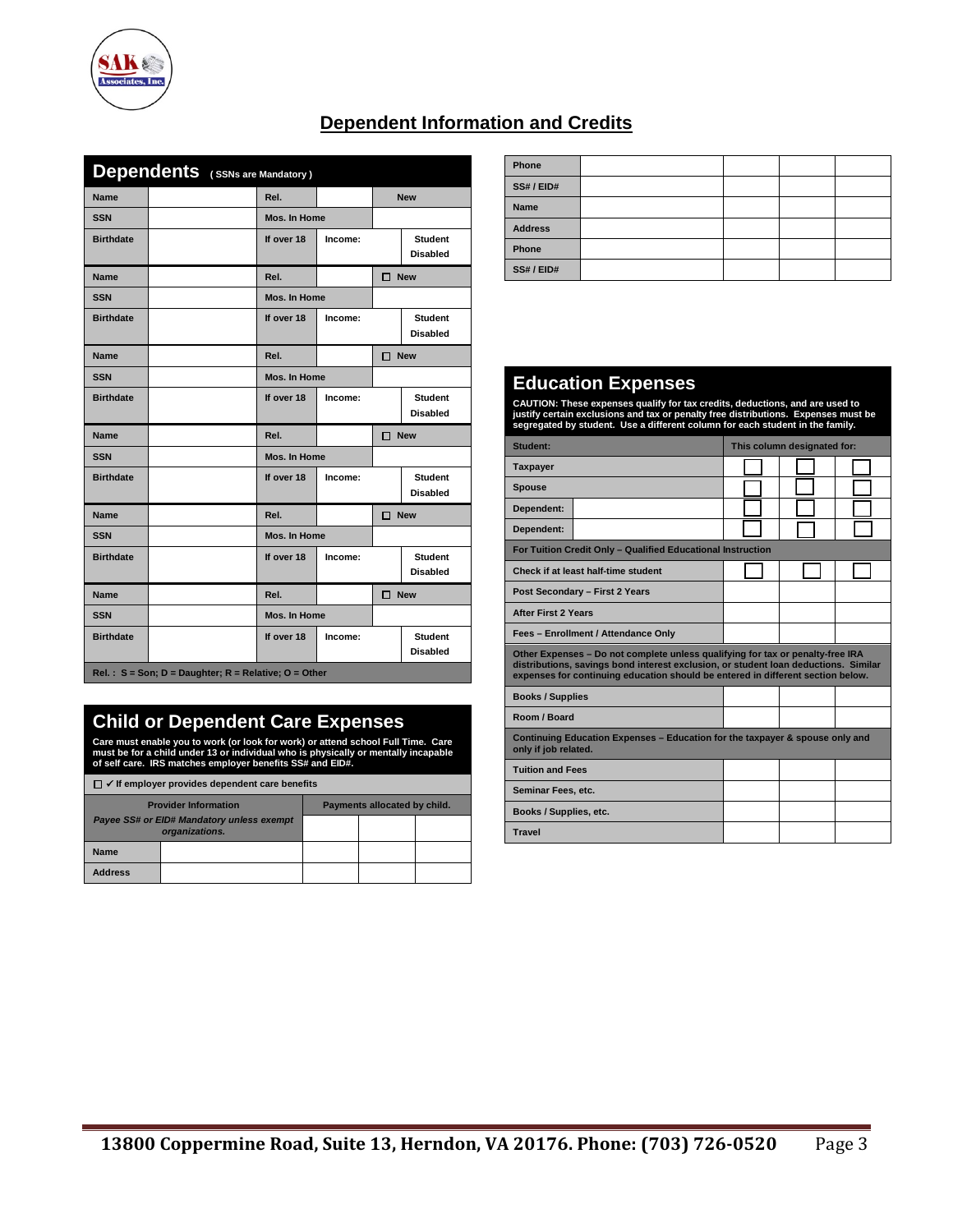

## **Income**

| Interest Income IRS computer matches payer with amount, so use same names on 1099. |                                            |                                                                     |                                                                    |                                                                                          |  |  |  |  |
|------------------------------------------------------------------------------------|--------------------------------------------|---------------------------------------------------------------------|--------------------------------------------------------------------|------------------------------------------------------------------------------------------|--|--|--|--|
| Name of Payer<br>(Please provide all forms 1099INT and 1099OID)                    | <b>Banks, Credit</b><br>Unions, Bond, etc. | <b>Home State</b><br><b>Municipal Bonds</b><br>(Generally Tax Free) | <b>Other State</b><br><b>Municipal Bonds</b><br>(Federal Tax Free) | Direct U.S.<br><b>Obligations</b><br>Savings Bonds,<br>T-Bills, etc.<br>(State Tax Free) |  |  |  |  |
|                                                                                    |                                            |                                                                     |                                                                    |                                                                                          |  |  |  |  |
|                                                                                    |                                            |                                                                     |                                                                    |                                                                                          |  |  |  |  |
|                                                                                    |                                            |                                                                     |                                                                    |                                                                                          |  |  |  |  |
|                                                                                    |                                            |                                                                     |                                                                    |                                                                                          |  |  |  |  |
| <b>Seller Financed Mortgage</b><br>(Payer name, address, and SS# required)         |                                            | Name, Address, &<br><b>SSN</b>                                      |                                                                    |                                                                                          |  |  |  |  |
| Forfeited Interest (Early withdrawals)                                             |                                            | Federal withholding on Int. and Div.                                |                                                                    |                                                                                          |  |  |  |  |

| Dividend Income IRS computer matches payer with amount, so use same names on 1099. |                              |                                              |                               |                                       |                                   |                                        |                                           |                                    |
|------------------------------------------------------------------------------------|------------------------------|----------------------------------------------|-------------------------------|---------------------------------------|-----------------------------------|----------------------------------------|-------------------------------------------|------------------------------------|
| Name of Payer<br>(Please provide all forms 1099DIV)                                | Foreign<br><b>Taxes Paid</b> | <b>Total</b><br>Ordinary<br><b>Dividends</b> | Qualified<br><b>Dividends</b> | <b>Total</b><br>Capital<br>Gains Div. | Direct U.S.<br><b>Obligations</b> | <b>Taxable to</b><br><b>State Only</b> | Nontaxable<br><b>State and</b><br>Federal | <b>Return of</b><br><b>Capital</b> |
|                                                                                    |                              |                                              |                               |                                       |                                   |                                        |                                           |                                    |
|                                                                                    |                              |                                              |                               |                                       |                                   |                                        |                                           |                                    |
|                                                                                    |                              |                                              |                               |                                       |                                   |                                        |                                           |                                    |
|                                                                                    |                              |                                              |                               |                                       |                                   |                                        |                                           |                                    |

## **Securities and Property Sold**

IRS matches gross proceeds from sale using the 1099B. Many brokerage houses use substitute forms. All transactions must be reported even if there is no profit. IRS<br>computer matches sales price but not cost.

| <b>Description</b> | $\checkmark$ if Inheritance | <b>Date Acquired</b> | Date Sold | <b>Selling Price</b> | <b>Original Cost</b> |
|--------------------|-----------------------------|----------------------|-----------|----------------------|----------------------|
|                    |                             |                      |           |                      |                      |
|                    |                             |                      |           |                      |                      |
|                    |                             |                      |           |                      |                      |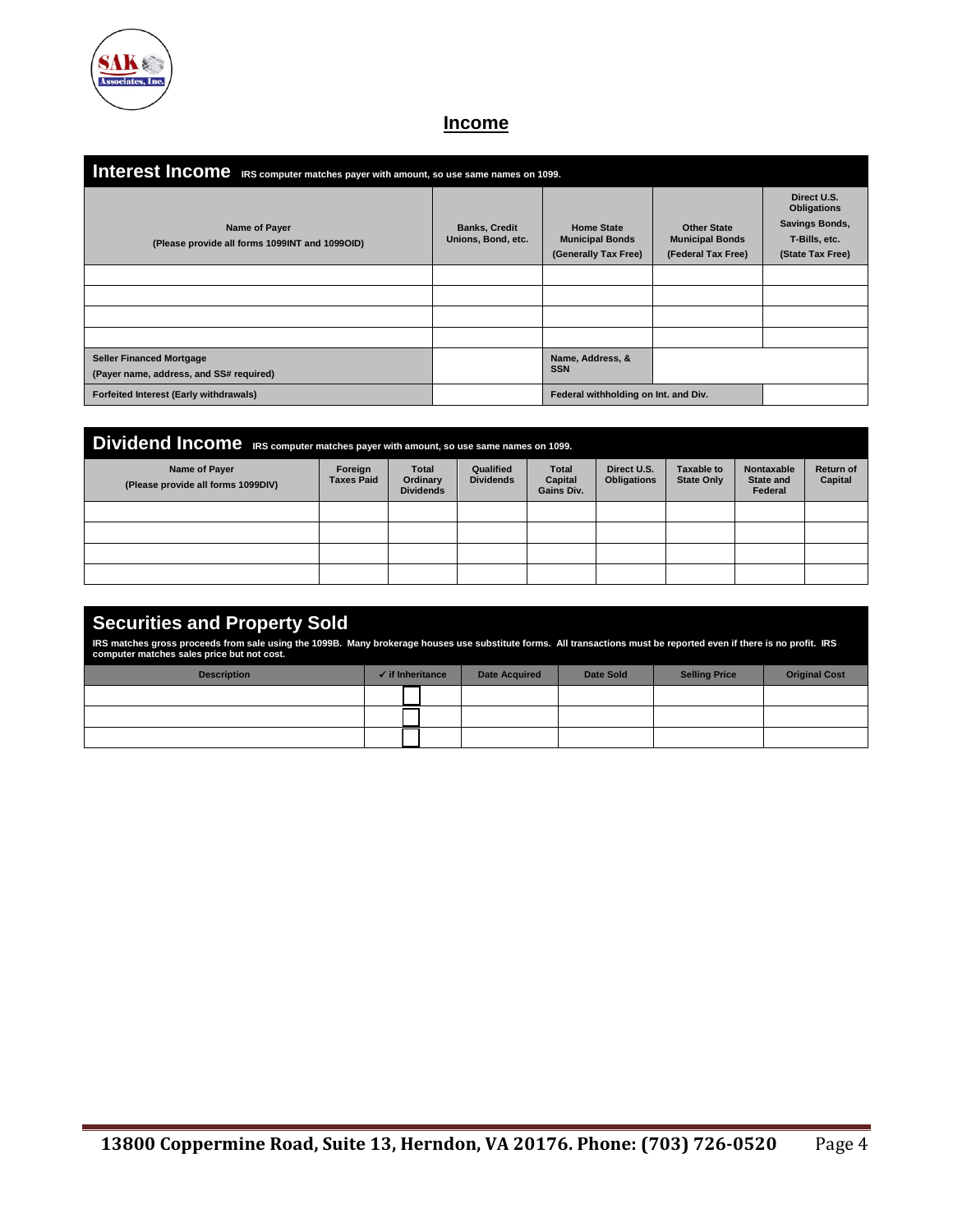

## **Itemized Deductions**

### **Medical Expenses Paid**

**To be deducted, medical expenses must exceed 7.5% of your adjusted gross income, Will calculate when preparing taxes.**

| Hospital, Medical, Dental, Medicare* and Insurance Premiums |                     |     |
|-------------------------------------------------------------|---------------------|-----|
| Doctors, Dentists, Psychotherapy & Psychological Counseling |                     |     |
| Hospitals, Nursing Home, Nursing Care, Lodging, etc.        |                     |     |
| Prescription Drugs (no over the counter drugs)              |                     |     |
| Glasses, Hearing Aids, etc.                                 | <b>Auto Travel</b>  | mi. |
| Lab and X-Ray                                               | <b>Parking Fees</b> |     |
| Supplies, Rentals, etc.                                     | <b>Phone</b>        |     |
| Other:                                                      |                     |     |
| Insurance Reimbursement (only for amounts listed above)     |                     |     |
| * Amounts withheld from Social Security benefits only       |                     |     |

| Taxes Paid                                                    |  |                                                  |                                   |  |                                                         |   |  |   |  |
|---------------------------------------------------------------|--|--------------------------------------------------|-----------------------------------|--|---------------------------------------------------------|---|--|---|--|
| Real Estate - Home and 2 <sup>nd</sup> Home Only (not rental) |  |                                                  |                                   |  |                                                         |   |  |   |  |
| Real Estate - Investment Property (Iand, etc., not rental)    |  |                                                  |                                   |  |                                                         |   |  |   |  |
| <b>Vehicle Lic. Fees</b>                                      |  |                                                  | $\overline{2}$                    |  |                                                         | 3 |  | 4 |  |
| Personal Property Tax (boat, plane, etc.)                     |  |                                                  |                                   |  |                                                         |   |  |   |  |
|                                                               |  | State Income Tax Paid (provide cancelled checks) |                                   |  |                                                         |   |  |   |  |
| <b>Balance Due or Last</b><br>Year's Return                   |  |                                                  | Prior Year's Tax or<br>Adjustment |  |                                                         |   |  |   |  |
| <b>Extension Payment</b><br><b>Last Year's Return</b>         |  |                                                  |                                   |  | Last Year's 4 <sup>th</sup> Otr.<br>Pd Jan of this Year |   |  |   |  |

|                              | <b>Home Mortgage Interest Paid</b>                           |                                                                                                                                                                                                                                   |         |            |        |           |  |
|------------------------------|--------------------------------------------------------------|-----------------------------------------------------------------------------------------------------------------------------------------------------------------------------------------------------------------------------------|---------|------------|--------|-----------|--|
| Not for a Rental.            |                                                              |                                                                                                                                                                                                                                   | Primary |            | Second |           |  |
|                              |                                                              | <b>Enter Rental Interest in Rental section</b>                                                                                                                                                                                    | Home    |            | Home   |           |  |
| 1 <sup>st</sup><br><b>TD</b> | Paid to a Bank, S&L, etc.*                                   |                                                                                                                                                                                                                                   |         |            |        |           |  |
|                              |                                                              | Paid to an Individual (list name, SSN)                                                                                                                                                                                            |         |            |        |           |  |
| 2 <sub>nd</sub><br><b>TD</b> | Paid to a Bank, S&L, etc.*                                   |                                                                                                                                                                                                                                   |         |            |        |           |  |
|                              |                                                              | Paid to an Individual (list name, SSN)                                                                                                                                                                                            |         |            |        |           |  |
|                              | <b>Home Equity Loan</b>                                      |                                                                                                                                                                                                                                   |         |            |        |           |  |
|                              | Individual's Name                                            |                                                                                                                                                                                                                                   |         | <b>SSN</b> |        |           |  |
| <b>Address</b>               |                                                              |                                                                                                                                                                                                                                   |         |            |        |           |  |
|                              |                                                              | * Amounts must agree with Form 1098 issued by the financial institution. If not,<br>check here $\Box$ . If Form 1098 was issued in another's social security number, enter<br>that person's name and social security number here. |         |            |        |           |  |
| <b>Name</b>                  |                                                              |                                                                                                                                                                                                                                   |         | <b>SSN</b> |        |           |  |
|                              |                                                              | If the second home is a qualified motor<br>home, boat, etc., list name of payee here:                                                                                                                                             |         |            |        |           |  |
|                              |                                                              |                                                                                                                                                                                                                                   |         |            | Yes    | <b>No</b> |  |
|                              | Did you refinance during the year? Provide escrow statement. |                                                                                                                                                                                                                                   |         |            |        |           |  |
|                              |                                                              | Does your home equity loan exceed \$100,000?                                                                                                                                                                                      |         |            |        |           |  |
|                              | Does the sum of all home mortgages exceed \$1,100,000?       |                                                                                                                                                                                                                                   |         |            |        |           |  |

#### **Investment Interest Paid**

Interest paid for investments, such as land, stocks

| Vacant Land | <b>Brokerage Margin Accts.</b> |  |
|-------------|--------------------------------|--|
| Other:      |                                |  |

### **Charitable Contributions Written verification is required for contributions of \$250 or more to any one organization. Church Temple Payroll Deduction Red Cross Cancer Other: Heart Other:**  Scouts **and Community Scouts Other: Expenses in connection with a charitable organization: Explain: Travel for charitable purposes:** mi. **Fair market value of clothing, furniture, etc., contributed\*\* \*\*Provide a detailed list of items if total amount is more than \$500. Have receipts available. Please call ahead if contribution exceeds \$5,000.**

#### **Miscellaneous Deductions**

**List all travel expenses including auto, out of town meals, hotel, airfare, etc., in sections for business mileage and away-from-home expenses.**

| Do not enter expenses you have listed<br>elsewhere |        |                                             | You | <b>Spouse</b> |
|----------------------------------------------------|--------|---------------------------------------------|-----|---------------|
| <b>Attorney Fees</b>                               |        |                                             |     |               |
| <b>Business Gifts</b>                              |        |                                             |     |               |
| <b>Dues: Union and Professional</b>                |        |                                             |     |               |
| <b>Employment and Resume Fees</b>                  |        |                                             |     |               |
| <b>Entertainment and Meals</b>                     |        |                                             |     |               |
| <b>Gambling Losses</b>                             |        |                                             |     |               |
| <b>Insurance - Business</b>                        |        |                                             |     |               |
| <b>Investment</b>                                  |        | <b>Publications and Journals</b>            |     |               |
| <b>Expenses</b>                                    | Other: |                                             |     |               |
| IRA or Keogh (HR-10) Fees Paid by You              |        |                                             |     |               |
| Licenses, Fees, Credentials, etc.                  |        |                                             |     |               |
|                                                    |        | Publications, Books, etc., used in Business |     |               |
| <b>Safe Deposit Box</b>                            |        |                                             |     |               |
| <b>Tax Preparation and Consulting Fees</b>         |        |                                             |     |               |
| Telephone (business only)                          |        |                                             |     |               |
| <b>Tools, Supplies, Equipment</b>                  |        |                                             |     |               |
| Uniforms - Purchase                                |        |                                             |     |               |
| Uniforms - Cleaning                                |        |                                             |     |               |
| Other:                                             |        |                                             |     |               |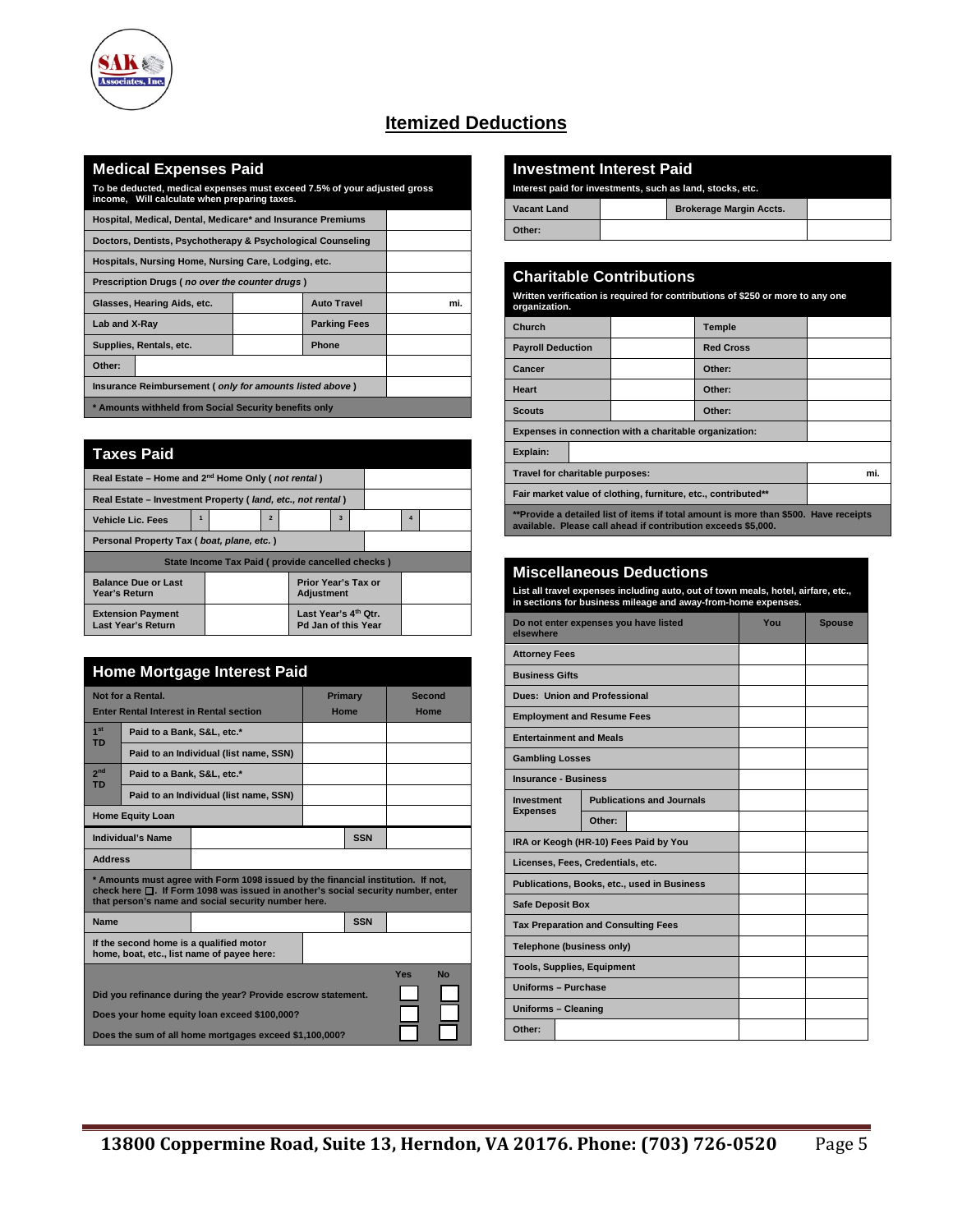

# **Small Business Information**

#### **Business Expense Instructions**

**Business expense deductions must be based on a log and/or other receipts and records. The combination of records should document: the business purpose, date and time,**  place and amount. For business meals and entertainment, you must also document that (1) you discussed business during the meal, or (2) you had a substantial bona fide<br>business discussion or activity before or after the mea

| <b>Self Employed Business Income &amp; Expense</b>                            |     |               |                    |  |                        |                               |
|-------------------------------------------------------------------------------|-----|---------------|--------------------|--|------------------------|-------------------------------|
| List business vehicle expenses and travel expenses in other table, this page. |     |               |                    |  |                        |                               |
|                                                                               |     |               | You                |  |                        | <b>Spouse</b>                 |
| <b>Gross Income</b>                                                           |     |               |                    |  |                        |                               |
| <b>Returns and Refunds</b>                                                    |     |               |                    |  |                        |                               |
| Cost of Inventory at Beginning of Year                                        |     |               |                    |  |                        |                               |
| <b>Cost of Merchandise Purchased</b>                                          |     |               |                    |  |                        |                               |
| <b>Cost of Items for Personal Use</b>                                         |     |               |                    |  |                        |                               |
| Cost of Inventory at End of Year                                              |     |               |                    |  |                        |                               |
| <b>Expense</b>                                                                | You | <b>Spouse</b> | <b>Expense</b>     |  | You                    | <b>Spouse</b>                 |
| <b>Advertising</b>                                                            |     |               | Rent (other)       |  |                        |                               |
| <b>Bank Charges</b>                                                           |     |               | <b>Repairs</b>     |  |                        |                               |
| <b>Commissions</b>                                                            |     |               | <b>Seminars</b>    |  |                        |                               |
| Dues & Pubs.                                                                  |     |               | <b>Supplies</b>    |  |                        |                               |
| <b>Entertainment</b>                                                          |     |               | <b>Tax-Payroll</b> |  |                        |                               |
| Freight                                                                       |     |               | <b>Tax-Sales</b>   |  |                        |                               |
| Gifts                                                                         |     |               | Tax-Prop.          |  |                        |                               |
| Insurance                                                                     |     |               | <b>Telephone</b>   |  |                        |                               |
| Interest (mort.)                                                              |     |               | <b>Utilities</b>   |  |                        |                               |
| Interest (other)                                                              |     |               | <b>Wages</b>       |  |                        |                               |
| Legal/Profess.                                                                |     |               | Other              |  |                        |                               |
| <b>Office Expense</b>                                                         |     |               | Other              |  |                        |                               |
| Rent (equip.)                                                                 |     |               | Equipment:         |  | Provide list including | description, purch date, cost |
|                                                                               |     |               |                    |  |                        |                               |

|                         | <b>Away-From-Home-Expenses</b>         |     |               |
|-------------------------|----------------------------------------|-----|---------------|
|                         |                                        | You | <b>Spouse</b> |
| Airfare                 |                                        |     |               |
|                         | Auto Rental, Taxi, Etc.                |     |               |
|                         | Meals and Tips (enter 100% of expense) |     |               |
| <b>Lodging and Tips</b> |                                        |     |               |
| Laundry                 |                                        |     |               |
| Other:                  |                                        |     |               |

#### **Office-In-Home Expenses**

To qualify, an "office in the home" must be used exclusively and on a regular basis<br>(a) as your principal place of business, (b) by patients, clients, or customers in<br>meeting and dealing with you in a normal and course of **employer.**

| Total Sq. Ft. of:            | Home  | Office            |  |  | <b>Storage</b> |  |
|------------------------------|-------|-------------------|--|--|----------------|--|
| <b>Expenses</b>              | Rent* | <b>Utilities</b>  |  |  | Insurance      |  |
| <b>Condo or Mgmt Fees</b>    |       | Other             |  |  |                |  |
| <b>Maint/Repairs, Office</b> |       | Home in General** |  |  |                |  |

**\*If you own your home, provide purchase settlement statement and list of improvements to office.**

**\*\*Roof, outside painting OK; not lawn care**

#### **Business Vehicle Instructions**

Business mileage section must be completed for every vehicle that is used<br>for business. Actual expenses are not required if you are using the<br>government's standard mileage rate. However, they are generally required if<br>you **contract.**

|                              | Do not complete this section or the<br>business vehicle expense section if your<br>vehicle is used only for commuting to and<br>from work and for personal travel. | Vehicle 1<br>You<br><b>Spouse</b> | Vehicle 2<br>You<br><b>Spouse</b> |
|------------------------------|--------------------------------------------------------------------------------------------------------------------------------------------------------------------|-----------------------------------|-----------------------------------|
|                              | Check if vehicle provided by employer                                                                                                                              |                                   |                                   |
|                              | Enter reimbursement provided by employer                                                                                                                           |                                   |                                   |
|                              | Check if reimbursement included in W-2                                                                                                                             |                                   |                                   |
|                              | Description of Vehicle (make/model)                                                                                                                                |                                   |                                   |
|                              | Date originally acquired                                                                                                                                           |                                   |                                   |
|                              | <b>Total Miles Driven, Personal &amp; Business</b>                                                                                                                 |                                   |                                   |
|                              | Parking - Business Only                                                                                                                                            |                                   |                                   |
|                              | <b>For Employer</b>                                                                                                                                                | mi                                | mi                                |
|                              | <b>To Professional Meetings</b>                                                                                                                                    | mi                                | mi                                |
| <b>Business Miles Driven</b> | Between 1 <sup>st</sup> and 2 <sup>nd</sup> Job                                                                                                                    | mi                                | mi                                |
|                              | <b>Jobseeking / Temp Job Sites</b>                                                                                                                                 | mi                                | mi                                |
|                              | <b>Investment / Tax Preparation</b>                                                                                                                                | mi                                | mi                                |
|                              | Rental                                                                                                                                                             | mi                                | mi                                |
|                              | <b>Self-Employed Business</b>                                                                                                                                      | mi                                | mi                                |
|                              | Other:                                                                                                                                                             | mi                                | mi                                |
|                              | <b>Average Round Trip Distance to Work</b>                                                                                                                         | mi                                | mi                                |
|                              | <b>Total Commuting for the Year</b>                                                                                                                                | mi                                | mi                                |